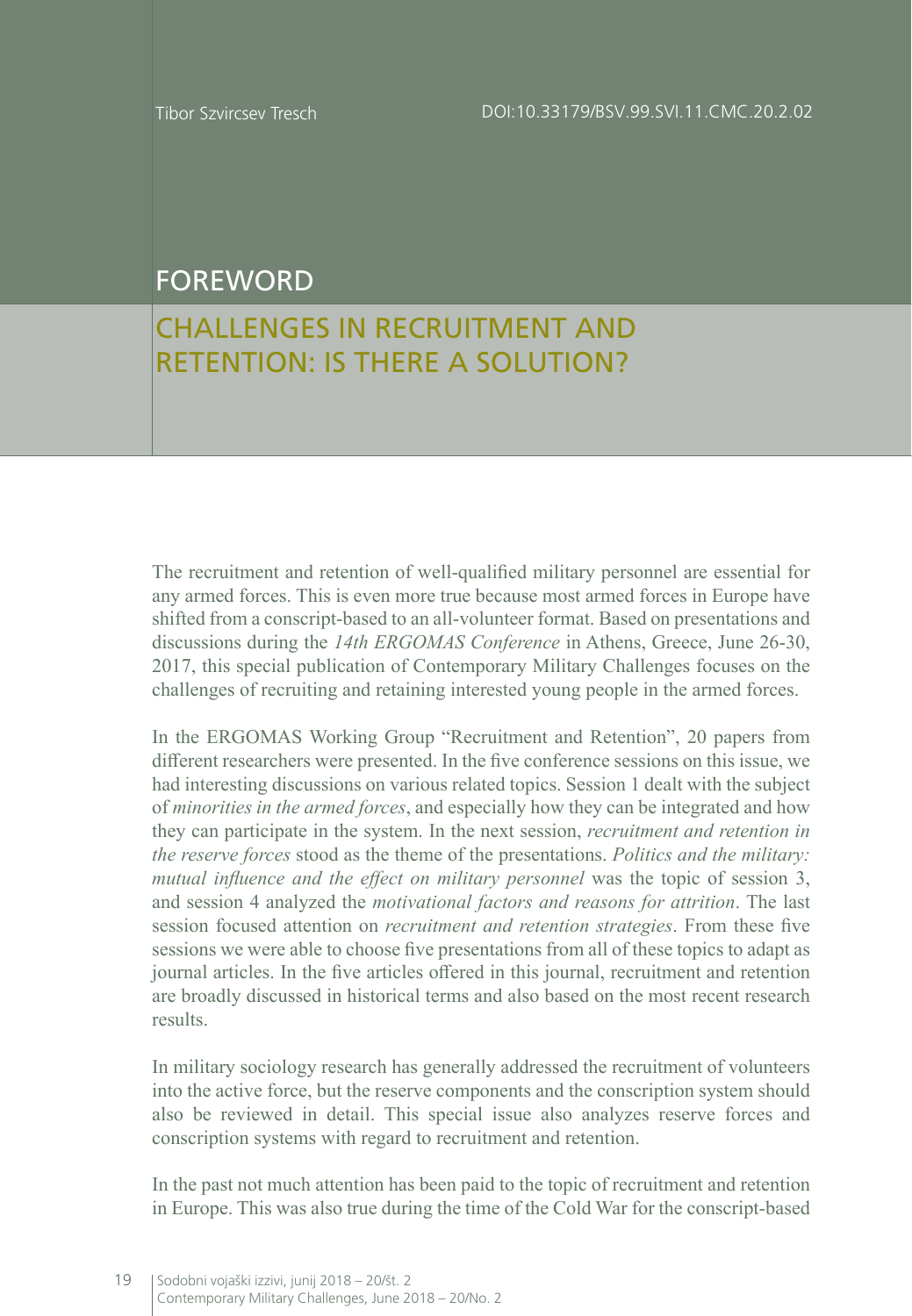armed forces; the recruitment of new personnel was guaranteed by the conscript system. The advantages of this system were that the conscripted young men (in Europe only men were obliged to enter the armed forces; for women this was on a volunteer basis, and in some countries it was even forbidden for women to join the armed forces, or they could join only in auxiliary positions) could be socialized during their military service and also convinced that a professional military position could be a career for them. In other words, through the conscript system the armed forces were able to win new personnel who could imagine staying in the armed forces as long-term employees.

One consequence of this was that the armed forces did not have to recruit new personnel on the free job market. The 'in-house' recruiting system provided by conscription was in most cases sufficient to catch enough personnel and – very importantly – well-qualified staff. But with the end of the Cold War and new missions, armed forces had to cover new tasks. These new tasks also required, on the one hand, personnel who were able and willing to stay abroad for a longer time, and on the other hand, new skills to cope with the new circumstances in the missions abroad. With the conflicts in the 1990s such as the Gulf War, the Somali Civil War with the United Missions UNOSMO I and II, the Bosnian War and the Kosovo War with the involvement of NATO, Western European armed forces had huge problems sending qualified personnel to these crises. Paradoxically the European armed forces were at that time much bigger in the number of soldiers than they are today, but in almost every country it was forbidden to send conscripted soldiers on missions abroad. Therefore the situation was that after the end of the Cold War these armed forces were not fit for the new tasks.

Through the experience gained within these missions, a process of multinationalization and professionalization took place in the European armed forces. Multi-nationalization meant that it was more important for many states to join alliances, especially NATO. In a multi-national framework the aspect of greater interoperability between different armed forces was given heed. This led to more professional structures. This structural change is strongly reflected in the number of armed forces that have suspended conscription. In 1990, just four out of 26 European countries had an all-volunteer force, i.e. no conscription system. Today, most European states have switched to an all-volunteer format for their armed forces. This situation has altered the manning system. The flow of newly conscripted recruits disappeared, and personnel had to be found on the free market.

At the same time as the armed forces were changing from conscript-based mass armies to leaner all-volunteer forces, civil society was engaged in a process of changing values. Traditional values such as obedience, discipline, and subordination became less significant for young people, and values such as autonomy and selfdetermination were esteemed much more. Some reasons for this were urbanization, an increasing level of education, and greater differentiation and specialization in the working environment. This led to a discrepancy between civil values that focus